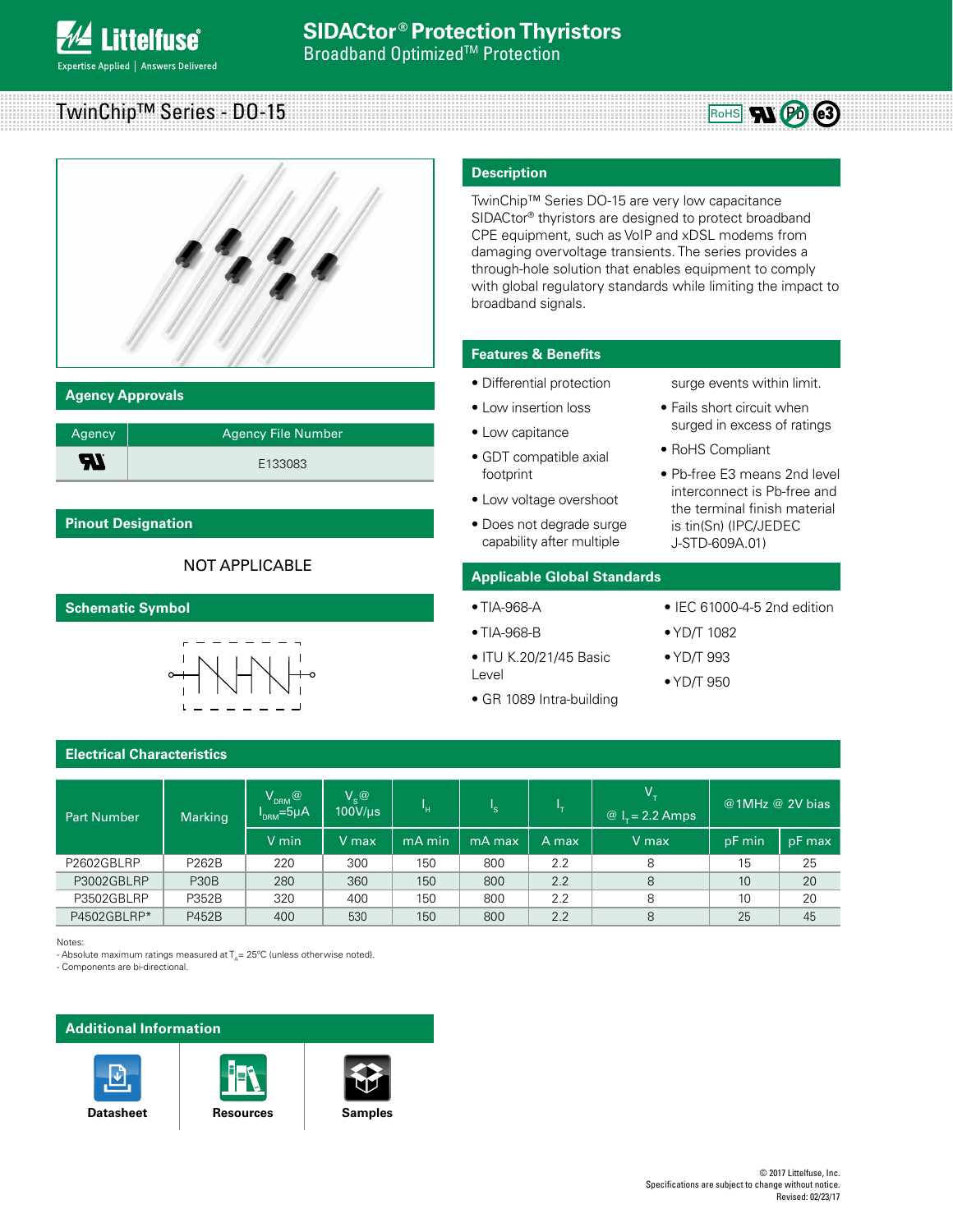# **SIDACtor ® Protection Thyristors**

**Broadband Optimized<sup>™</sup> Protection** 



**Surge Ratings**

|               |                                     | 'TSM                                         |                                             |            |
|---------------|-------------------------------------|----------------------------------------------|---------------------------------------------|------------|
| <b>Series</b> | $10/160$ <sup>1</sup><br>10/160 $2$ | 10/1000 <sup>1</sup><br>10/1000 <sup>2</sup> | $5/310$ <sup>1</sup><br>10/700 <sup>2</sup> | 50 / 60 Hz |
|               | A min                               | A min                                        | A typ                                       | A min      |
| B             | 100                                 | 80                                           | 150                                         | 25         |

Notes:

1 Current waveform in µs 2 Voltage waveform in µs - Peak pulse current rating (I<sub>PP</sub>) is repetitive and guaranteed for the life of the product that remains in thermal equilibrium.<br>- I<sub>PP</sub> ratings applicable over temperature range of -40°C to +85°C

- The component must initially be in thermal equilibrium with -40°C  $\leq$  T<sub>1</sub> $\leq$  +150°C

# **Thermal Considerations**

| Package      | Symbol         | Parameter                               | Value           | Unit         |
|--------------|----------------|-----------------------------------------|-----------------|--------------|
|              |                | Operating Junction Temperature Range    | $-40$ to $+150$ | $^{\circ}$ C |
| . ا          |                | Storage Temperature Range               | $-65$ to $+150$ | $\circ$      |
| <b>DO-15</b> | $R_{\theta$ JA | Thermal Resistance: Junction to Ambient | 120             | °C/W         |

# **V-I Characteristics**





# **t**, x t<sub>d</sub> Pulse Waveform



# **Normalized V<sub>s</sub> Change vs. Junction Temperature <b>Normalized DC Holding Current vs. Case Temperature**



<sup>© 2017</sup> Littelfuse, Inc. Specifications are subject to change without notice. Revised: 02/23/17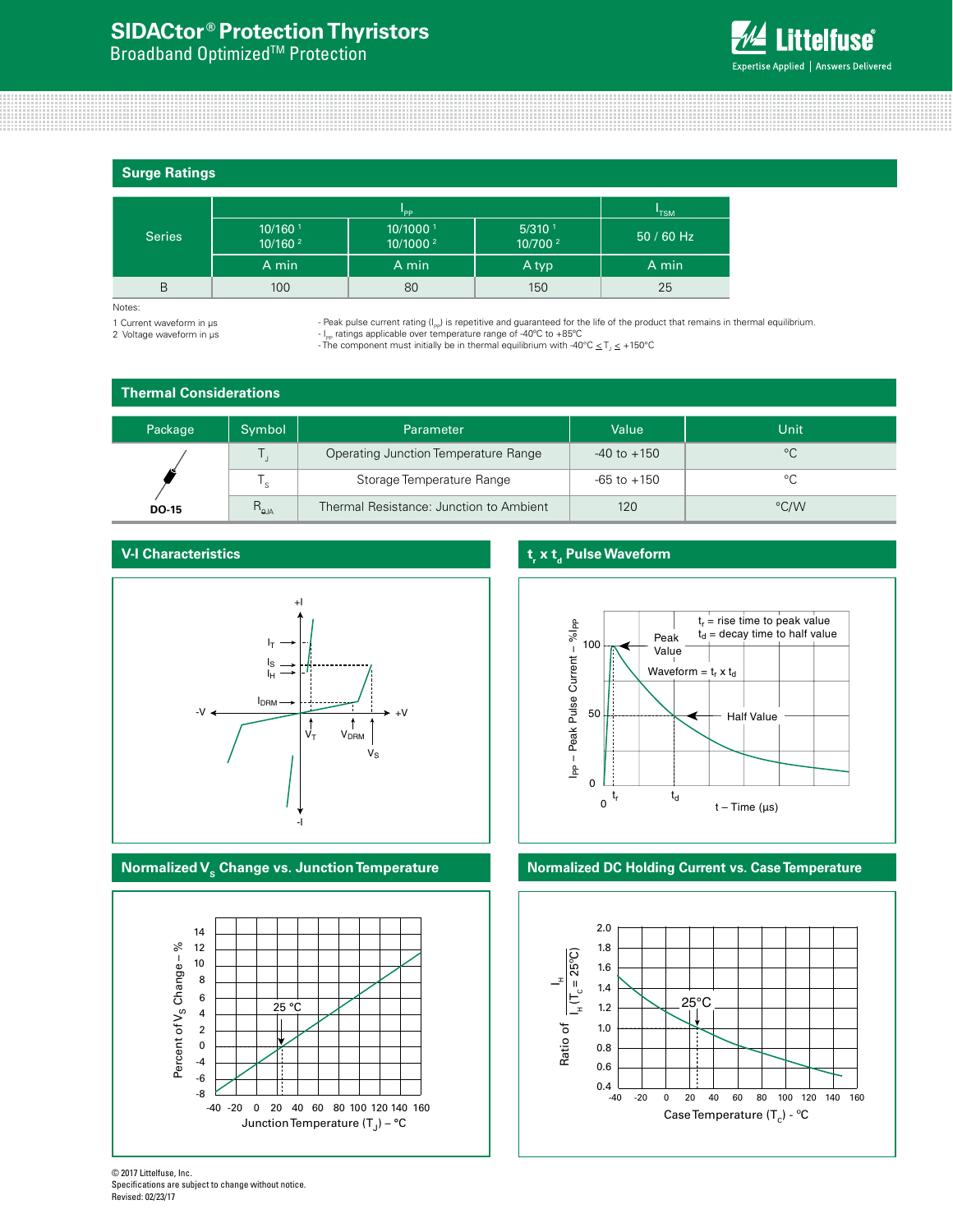# **Soldering Parameters**

| <b>Reflow Condition</b>                                 |                                             | Pb-Free assembly<br>(see Figure 1) |  |
|---------------------------------------------------------|---------------------------------------------|------------------------------------|--|
|                                                         | - Temperature Min $(T_{\text{s(min)}})$     | $150^{\circ}$ C                    |  |
| Pre Heat                                                | - Temperature Max (T <sub>s(max)</sub> )    | $200^{\circ}$ C                    |  |
|                                                         | -Time (min to max) $(t_*)$                  | 60-180 secs                        |  |
| Average ramp up rate (Liquidus Temp<br>$(T1)$ to peak)  |                                             | 3°C/second max                     |  |
|                                                         | $T_{S(max)}$ to $T_{L}$ - Ramp-up Rate      | 3°C/second max                     |  |
|                                                         | -Temperature (T.) (Liquidus)                | $217^{\circ}$ C                    |  |
| Reflow                                                  | -Temperature (t,)                           | 60-150 seconds                     |  |
| Peak Temperature (T <sub>e</sub> )                      |                                             | $260(+0/-5)$ °C                    |  |
| Time within 5°C of actual peak<br>Temperature $(t_{n})$ |                                             | 30 seconds max                     |  |
| Ramp-down Rate                                          |                                             | 6°C/second max                     |  |
|                                                         | Time 25°C to peak Temperature $(T_{\circ})$ | 8 minutes max                      |  |
| Do not exceed                                           |                                             | $260^{\circ}$ C                    |  |



# **Physical Specifications**

| <b>Lead Material</b>   | Copper Alloy                                                   |  |
|------------------------|----------------------------------------------------------------|--|
| <b>Terminal Finish</b> | 100% Matte-Tin Plated                                          |  |
| <b>Body Material</b>   | UL Recognized epoxy meeting<br>flammability classification V-0 |  |

# **Environmental Specifications**

| <b>High Temp Voltage</b><br><b>Blocking</b>       | 80% Rated V <sub>DRM</sub> (V <sub>AC</sub> Peak) +125°C or +150°C,<br>504 or 1008 hrs. MIL-STD-750 (Method 1040)<br>JEDEC, JESD22-A-101 |
|---------------------------------------------------|------------------------------------------------------------------------------------------------------------------------------------------|
| <b>Temp Cycling</b>                               | -65°C to +150°C, 15 min. dwell, 10 up to 100<br>cycles. MIL-STD-750 (Method 1051) EIA/<br>JEDEC, JESD22-A104                             |
| <b>Biased Temp &amp;</b><br><b>Humidity</b>       | 52 V <sub>pc</sub> (+85°C) 85%RH, 504 up to 1008 hrs.<br>EIA/JEDEC, JESD22-A-101                                                         |
| <b>High Temp Storage</b>                          | +150°C 1008 hrs. MIL-STD-750 (Method<br>1031) JEDEC, JESD22-A-101                                                                        |
| <b>Low Temp Storage</b>                           | -65°C, 1008 hrs.                                                                                                                         |
| <b>Thermal Shock</b>                              | 0°C to +100°C, 5 min. dwell, 10 sec. transfer,<br>10 cycles. MIL-STD-750 (Method 1056)<br>JEDEC, JESD22-A-106                            |
| <b>Autoclave (Pressure</b><br><b>Cooker Test)</b> | +121°C, 100%RH, 2atm, 24 up to 168 hrs.<br>EIA/JEDEC, JESD22-A-102                                                                       |
| <b>Resistance to Solder</b><br><b>Heat</b>        | +260°C, 30 secs. MIL-STD-750 (Method<br>2031)                                                                                            |
| <b>Moisture Sensitivity</b><br>Level              | 85%RH, +85°C, 168 hrs., 3 reflow cycles<br>(+260°C peak). JEDEC-J-STD-020, Level 1                                                       |